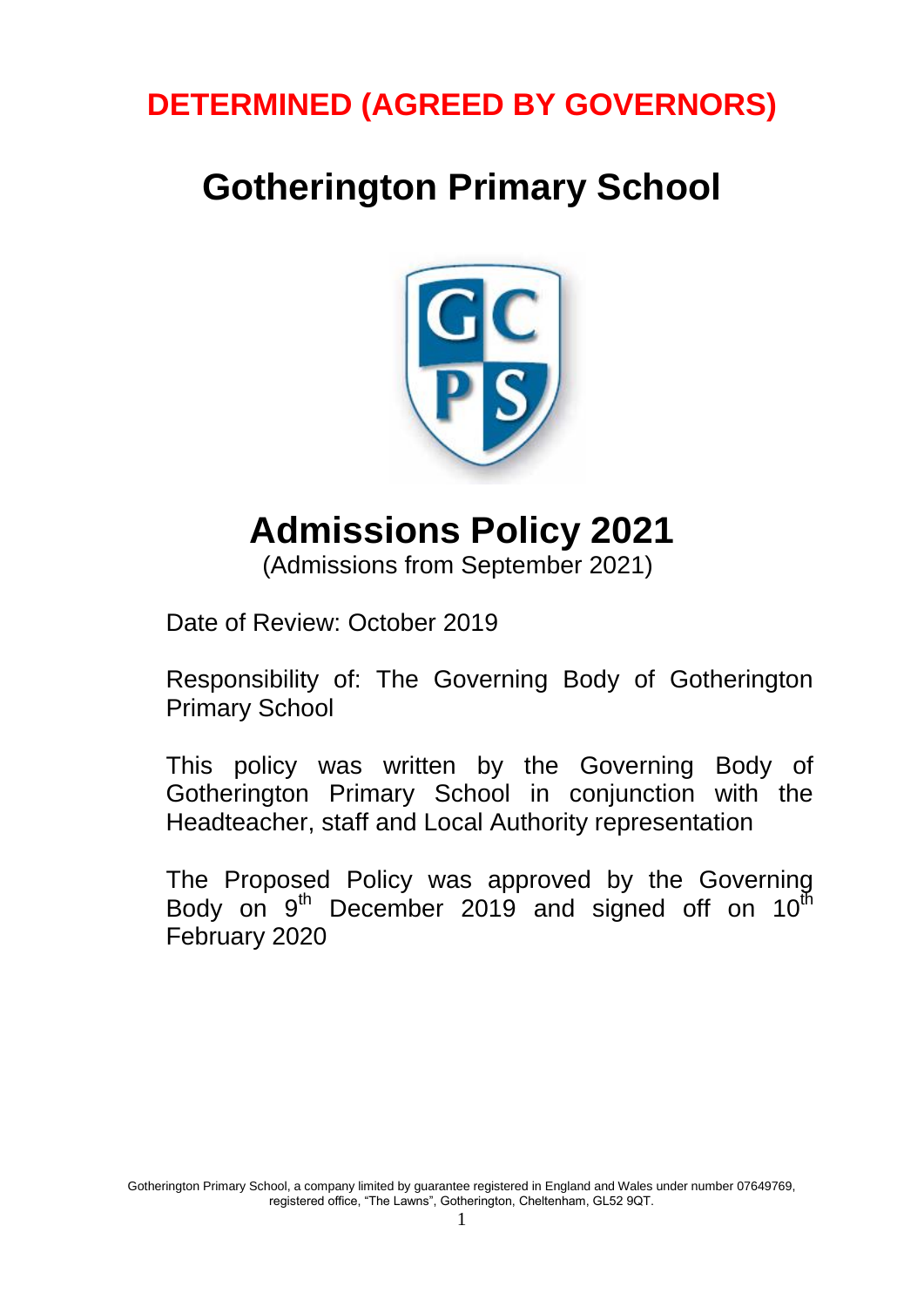# **ADMISSIONS POLICY**

# **1.Foreword**

This document sets out the Admission Policy and Admission Numbers for Gotherington Primary School Academy (known from this point in this policy as Gotherington Primary School) for the **academic year 2021/22**.

The Governing Body of the school is the admission authority but delegated responsibility for co-ordinating this has been passed on to Gloucestershire County Council. To further support parents, the County Council's guidance booklet and information leaflets can be found from the following link:

<http://www.gloucestershire.gov.uk/startingprimary>

# **2.Published Admission Number (PAN)**

Gotherington Primary School has a set Published Admission Number. This is the number it is obliged to admit into each year group. This number is based upon a capacity assessment, which takes into account the area of teaching and non-teaching space available, ensuring that health and safety is not compromised, nor the quality of teaching and learning in the school adversely affected.

At Gotherington Primary School the planned admissions number for Reception class 2021/22 is **30.**

# **3. Normal Admission Round**

The term 'normal admissions round' refers to all applications for admission to the main year of entry of the school i.e. Reception. Applications made during the normal admissions round will be made in advance of the academic year in which the child is due to start at the new school. Children entitled to a full-time place, however, may attend part-time until later in the school year but not beyond the point at which they reach compulsory school age.

# **4. Admission Process**

# **4.1 for pupils entering Gotherington Primary School at the beginning of the Reception Year.**

For admission to Reception, parents must submit their Common Application Form stating their preferred schools to the Admissions and Transfer Team (www.gloucestershire.gov.uk/schooladmissions). No places will be awarded at the school on an automatic basis – an application has to be submitted in all cases.

# **4.2 Oversubscription Criteria**

If the school is not oversubscribed, all applicants must be offered a place.

#### **Statement of Special Educational Needs (SEN) or Education Health Care Plan (EHCP)**

All children whose statement of special educational needs (SEN) or Education, Health and Care (EHC) plan names the school must be admitted.

Where applications for admission exceed the number of places available (both in the normal round of admissions and for in-year admissions), the following criteria will be applied, in the order set out below, to decide which children to admit:

1. Children in Public Care (Looked After Children).\* See LAC definition below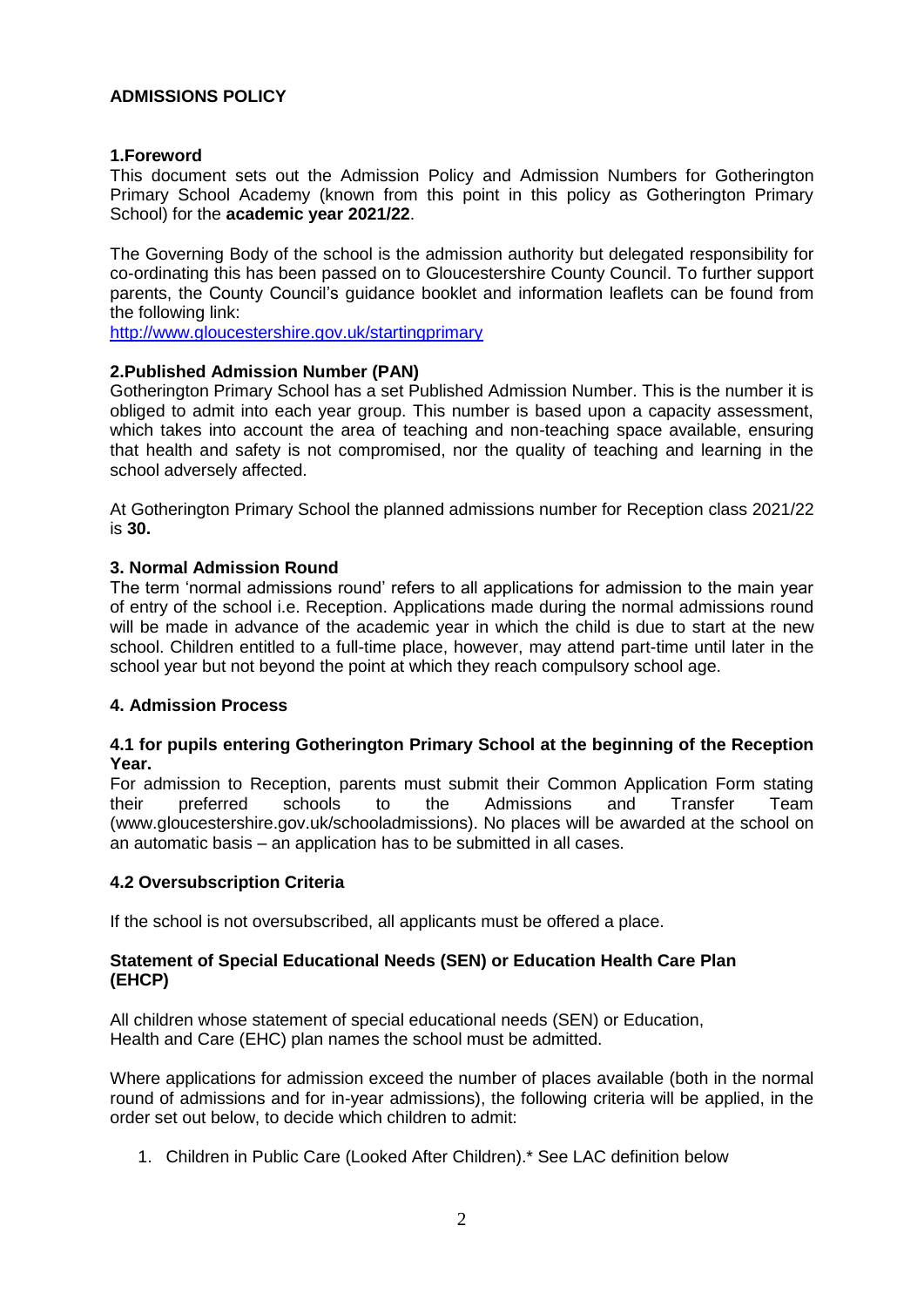- 2. Children who will have siblings attending the school at the time the applicant child is admitted. \*See Siblings definition below
- 3. Children living within the designated areas **of Gotherington, Woolstone and Oxenton** (see catchment area map).
- 4. Children with the strongest geographical claim, measured in a straight line from the ordnance survey address point of the child's home address (including flats) to the ordnance survey address point of the school, using the Local Authority's computerised measuring system, with those living closer to the school receiving the higher priority. If a child's parents live at separate addresses

Only one home address can be used for admission purposes. This is where the pupil resides and we may ask for additional proof of this address. Where a child lives with both parents on a 50/50 (equal) basis, both parents must agree which of their addresses to use and confirm this before any closing dates. This must be either parental home. Additional proof of address may be requested before we can confirm that we are able to use an address for allocation purposes.

In the event of a tie between two or more children when applying criterion 4 (strongest geographical claim based on straight line distance) where there are not enough places available to offer all children a place at the school, a process of random allocation will be followed by the school, overseen by an independent person. Where twins or children from multiple births are part of a random allocation process they will be considered as one applicant if the number of available places allows.

# **4.3 Waiting Lists**

Where Gotherington Primary School is oversubscribed during the normal admission round for entry to the school (i.e. where all children requesting a place at a particular school have not been allocated one), a waiting list will be held until at least 31 December of each school year of admission. For every child added to the list, they will be ranked again in line with the published oversubscription criteria.

Where an in-year application for a school place is unsuccessful, the child's name will be kept on a waiting list for one term only (based on a six term year) and will remain on the list up to the day before the start of the next term only.

Parents who wish their child to be considered for a place in any subsequent terms should contact the school at the beginning of each new term to request that their child remains on the waiting list.

All waiting lists will be prioritised according to the school's oversubscription criteria, regardless of the date the application was made, and should any places become available at the school they will be offered to the child at the top of the waiting list. Priority will not be given to children based on the date their application was received or when their name was added to the list. Looked after children, previously looked after children, and those allocated a place at the school in accordance with a Fair Access Protocol, will take precedence over those on a waiting list.

# **4.4 Appeals**

Where an application for a place is unsuccessful, parents/carers will have the legal right to appeal. If an application for a school place is unsuccessful, the parent/carer will be advised of the appeal process with the outcome of the application.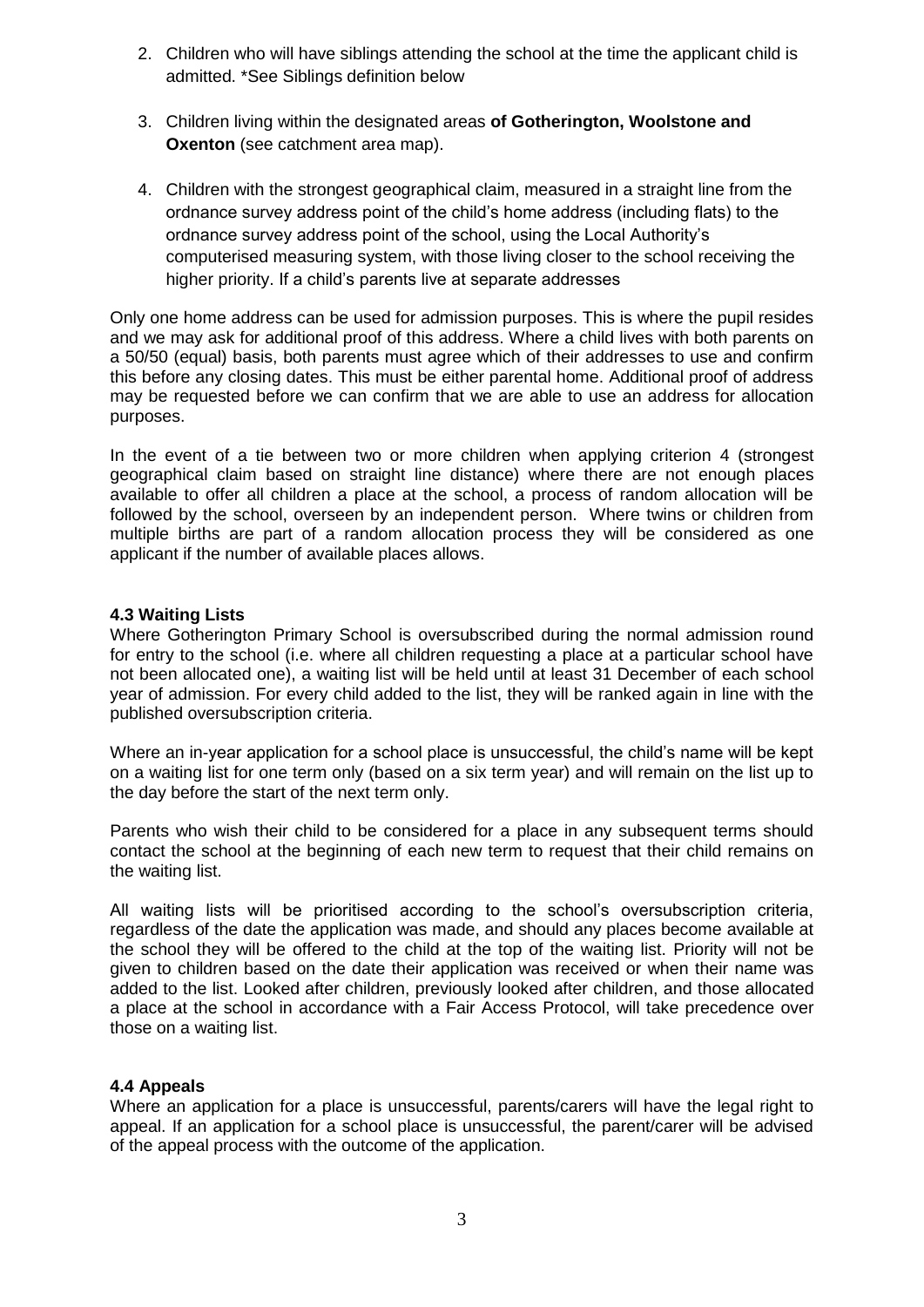The School Admissions Appeals Code requires normal admission round appeals to be heard within the following timescales: Primary Schools: within 40 school days of the appeal being lodged. Late application appeals should be included, where possible, with those being heard for the same admissions round and, where not, within 30 school days of the appeal being lodged. In-year appeals should be heard within 30 school days of the appeal being lodged.

Requests for appeals relating to the main entry year of the school for September 2019 should be made to the Governing Body. The results of all appeals must be forwarded to the Council by parents and the schools, as this may affect the availability of places for other applicants. Normally only one appeal hearing per year per child for each school is allowed. A second appeal hearing will only be granted if there has been a significant change in circumstances since the first appeal was heard (e.g. a change of address or a change in the schools circumstances).

# **5. Admission of children below compulsory school age**

# **5.1 Deferred entry to school**

The school will provide for the admission of all children in the September following their fourth birthday. Where they have offered a child a place at the school, we can confirm that: a) the child is entitled to a full-time place in the September following their fourth birthday; b) the child's parents can delay the date their child is admitted to the school until later in the school year but not beyond the point at which they reach compulsory school age and not beyond the beginning of the final term of the school year for which it was made; and

#### **Delayed Entry**

If parents so wish, their child's entry can be delayed until the beginning of the Term 3 (January 2021) or Term 5 (April 2021), provided that s/he starts in the term after their fifth birthday. Places will be held where parents have applied for a place during the normal primary admission round but parents should notify the primary school offered of their intention to delay their child's entry. However, parents are unable to delay entry beyond the beginning of the term after the child's fifth birthday, nor beyond the academic year for which the original application was accepted. Therefore, any reception places applied for within this co-ordinated scheme must be taken-up by the child by the beginning of Term 5 (April 2021).

c) where the parents wish, children may attend part-time until later in the school year but not beyond the point at which they reach compulsory school age.

d) the parents of a **summer born child** may choose not to send that child to school until the September following their fifth birthday and may request that they are admitted out of their normal age group – to Reception rather than Year 1.

# **Admission of Summer Born Children for Reception Entry**

The school acknowledges the updated advice from the Department of Education that parents/carers of "**summer born**" children (**born between 1 April and 31 August**) may request to start the Reception Class of a school a whole academic year later. Parents can only apply for a Reception place at a school once and must apply for a place during the standard application process timeline for their chronological year group, stating their reasons for requesting deferred entry to the following year. This can be done by contacting the Access to Learning Team directly – [school.admissions@gloucestershire.gov.uk](mailto:school.admissions@gloucestershire.gov.uk) (01452 425407).

The school, as the admissions authority, will make decisions on the basis of the circumstances of each case and in the best interests of the child concerned. This will include taking account of the views of the parents/carers; information about the child's academic, social and emotional development; where relevant, their medical history and the views of a medical professional; whether they have previously been educated out of their normal age group; and whether they may naturally have fallen into a lower age group if it were not for being born prematurely. This will also include the views of the head teacher of the school.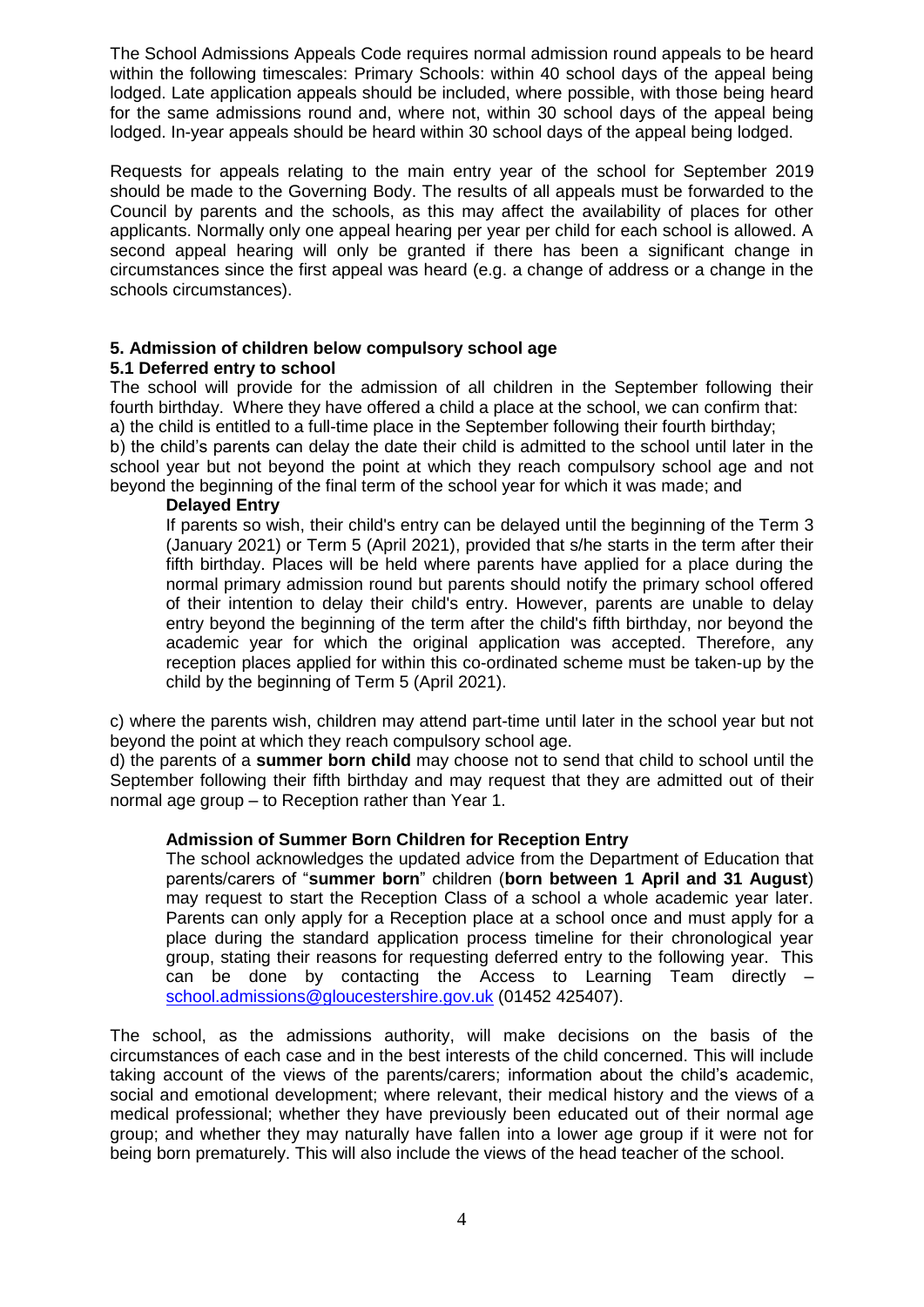When informing a parent of their decision on the year group the child should be admitted to, the school will set out clearly the reasons for their decision.

Where the school agrees to a parent's request for their child to be admitted out of their normal age group and, as a consequence of that decision, the child will be admitted to a relevant age group (i.e. the age group to which pupils are normally admitted to the school) the local authority and the school will process the application as part of the main admissions round, unless the parental request is made too late for this to be possible, and on the basis of their determined admission arrangements only, including the application of oversubscription criteria where applicable.

The application will not be given lower priority on the basis that the child is being admitted out of their normal age group. Parents have a statutory right to appeal against the refusal of a place at a school for which they have applied. This right does not apply if they are offered a place at the school but it is not in their preferred age group.

#### **6. In-Year Admissions**

For in-year applications only, the parent should apply directly to Gotherington Primary School in the first instance.

6.1 **Waiting lists** Where an in-year application for a school place is unsuccessful, the child's name will be kept on a waiting list for one term only (based on a six term year) and will remain on the list up to the day before the start of the next term only.

Parents who wish their child to be considered for a place in any subsequent terms should contact the school at the beginning of each new term to request that their child remains on the waiting list.

All waiting lists will be prioritised according to the school's oversubscription criteria, regardless of the date the application was made, and should any places become available at the school they will be offered to the child at the top of the waiting list. Priority will not be given to children based on the date their application was received or when their name was added to the list. Looked after children, previously looked after children, and those allocated a place at the school in accordance with a Fair Access Protocol, will take precedence over those on a waiting list.

# **7. Definitions**

#### **Children with Special Educational Needs**

Children who have a Statement of Special Educational Needs or an Education, Health and Care (EHCP) Plan are placed in schools through the arrangements set out in the SEN Code of Practice and not through any admission criteria. Governing bodies are required by Section 324 of the Education Act 1996 to admit a child with a Statement or an Education, Health and Care plan that names the school, even if the school is full. Parents of children with Statements of SEN or EHCP should contact their child's casework officer for any further information.

#### **What is meant by 'summer born'?**

The term summer born children relates to all children **born from 1st April to 31st August.** These children reach compulsory school age on 31 August following their fifth birthday (or on their fifth birthday if it falls on 31 August). It is likely that most requests for summer born children to be admitted out of their normal age group will come from parents of children born in the later summer months or those born prematurely.

# **Looked After Children/Previously Looked After Children Definition**

*A '*looked after child' *( 1 )* or a child who was previously looked after but immediately after being looked after became subject to an adoption*( 2 )* child arrangements order (residency order) *( 3 )* or special guardianship order *( 4) .*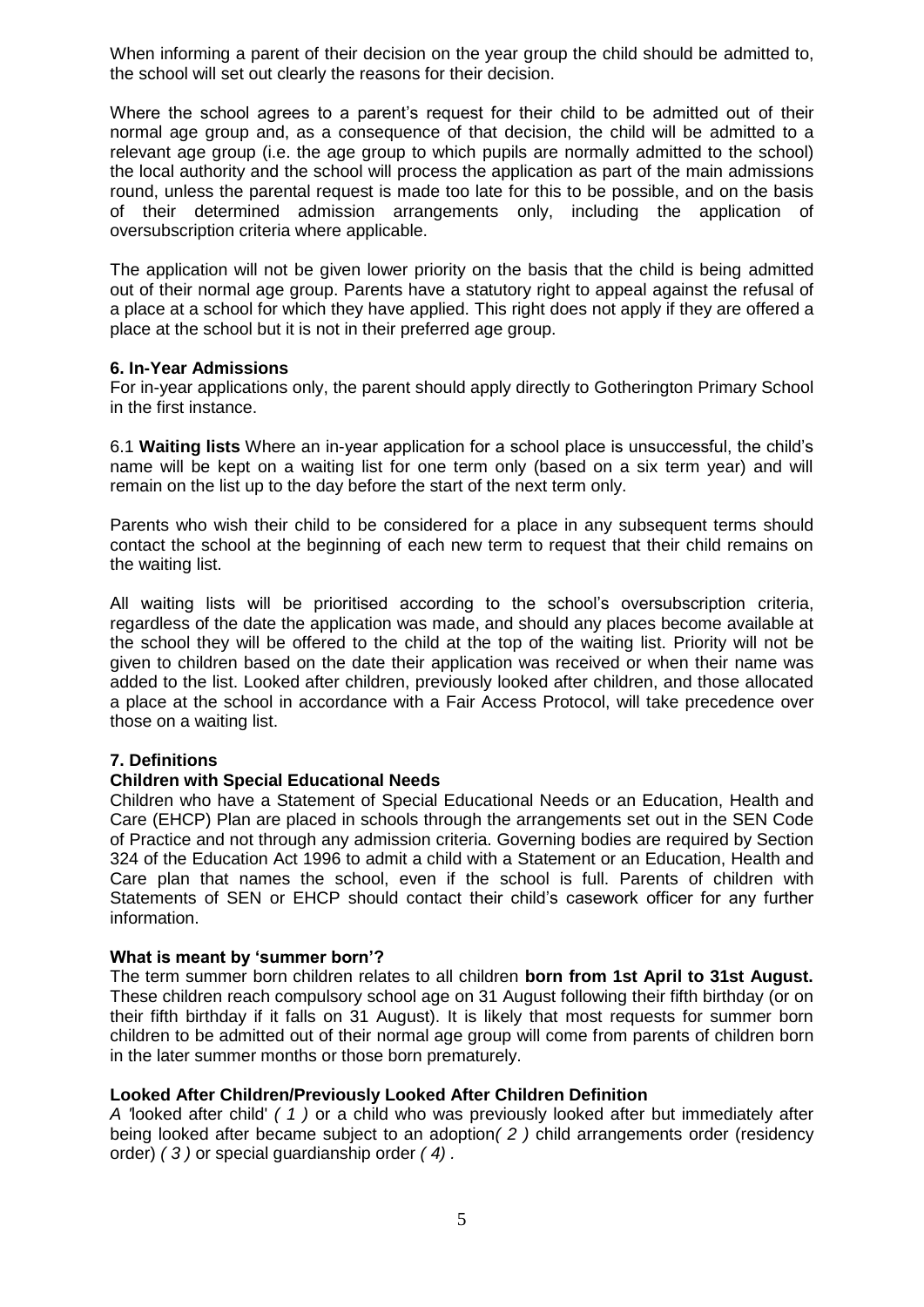- *(1) A 'looked after child' is a child who is (a) in the care of a local authority, or (b) being provided with accommodation by a local authority in the exercise of their social services functions (see the definition in Section 22(1) of the Children Act 1989) at the time of making an application to a school. In Gloucestershire, such children are referred to as Children in Care.*
- *(2) This includes children who were adopted under the Adoption Act 1976 (see section 12 adoption orders) and children who were adopted under the Adoption and Children's Act 2002 (see section 46 adoption orders).*
- *(3) Under the provisions of section 12 of the Children and Families Act 2014, which amend section 8 of the Children Act 1989, residence orders have now been replaced by child arrangements orders.*
- *(4) (4) See Section 14A of the Children Act 1989 which defines a 'special guardianship order' as an order appointing one or more individuals to be a child's special guardian (or special guardians).*

#### **Siblings**

The admission criterion for Gotherington Primary School offers a higher priority for children with siblings who will still be attending the school when the applicant child is admitted. For this purpose, sibling refers to brother or sister, half brother or sister, adopted brother or sister, step brother or sister, or the child of the parent/carers' partner, as well as children who are brought together as a family by a same sex civil partnership or marriage. In every case, the child must be living in the same family unit at the same address, at the time of application. If a child's parents live at separate addresses the address the sibling spends at least 3 school nights at (i.e. Sunday, Monday, Tuesday, Wednesday, Thursday) will be taken as the home address. Where a child lives with both parents on a 50/50 (equal) basis, both parents must agree and confirm the pupil's address which must match the priority address the school has registered for the sibling.

#### **Twins and Children from Multiple Births**

Applications for twins and children from multiple births will be considered as individual applications. However, the Local Authority acknowledges the difficulties for families if children cannot attend the same school, for example if one child can be offered a place but not the other and therefore will aim to accommodate both/all children at one school where there is capacity to do so. This includes overriding the Key Stage 1 restrictions which limit Reception, Year One and Year Two classes to a maximum of 30 children per teacher, if the one child from twins/multiple births can be offered a place when the other(s) cannot.

#### **Children of UK Service Personnel or other Crown Servants**

The school's Admission Code ensures that their procedures or criteria do not disadvantage children who arrive in the area outside the normal admissions round and that the particular challenges for children of UK service personnel and other Crown Servants are minimised. Further information can be found on the Gloucestershire website: <http://www.gloucestershire.gov.uk/startingprimary>

#### **Normal Admission Round**

The term 'normal admissions round' refers to all applications for admission to the main year of entry of the school i.e. Reception for Infant and Primary Schools, Year 3 for Junior Schools. Applications made during the normal admissions round will be made in advance of the academic year in which the child is due to start at the new school.

#### **Oversubscription Criteria**

Where the school is oversubscribed (i.e. there are more applications than places available) initial applications will be made in accordance with their admission criteria.

#### **Late Applications (Normal Admissions Round only)**

Where an application for a school place has been received 'late' i.e. after the relevant closing date for that round of allocations, the application will only be considered once children from